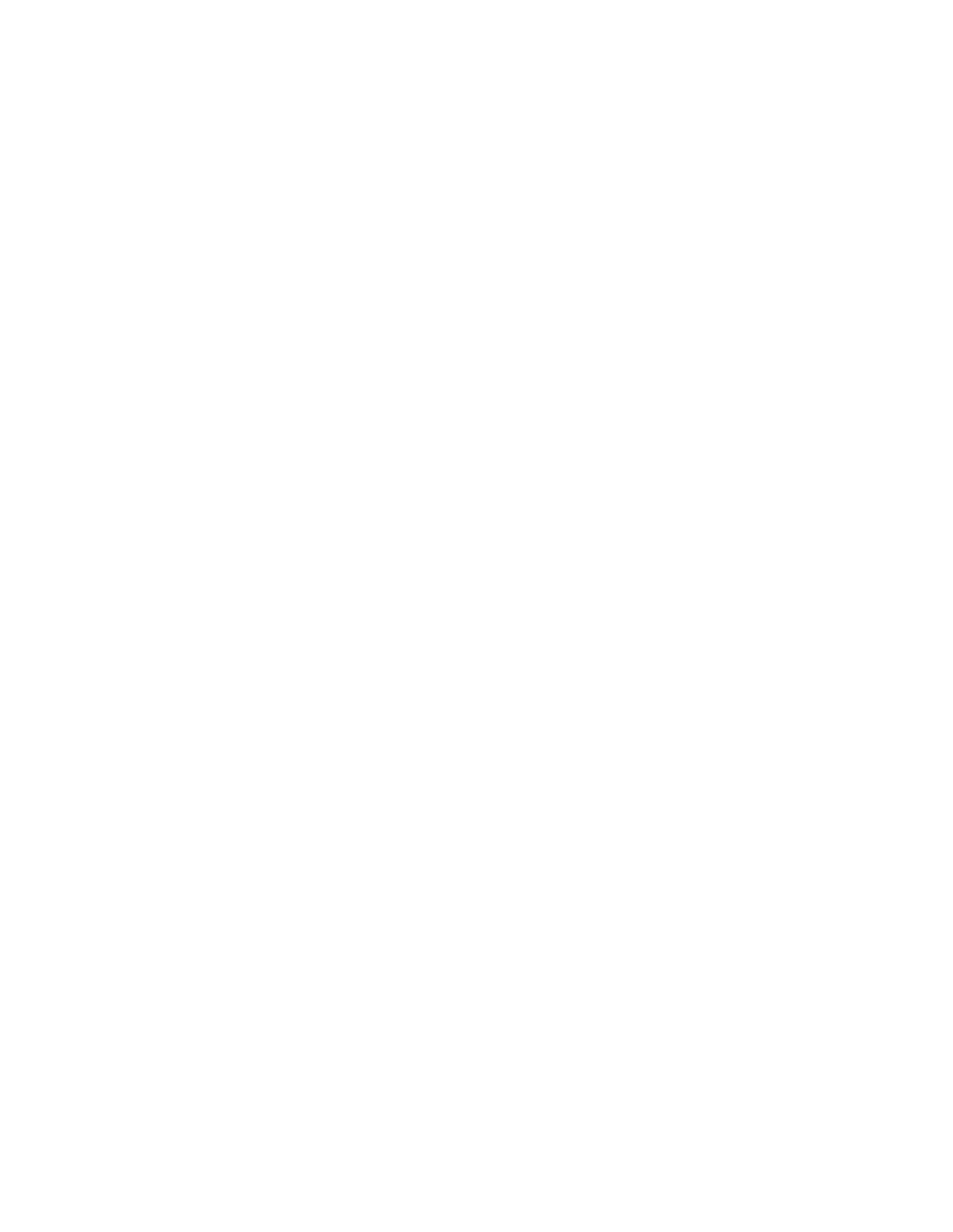

## **Contents**

| Part 1: Introduction to Medications for Opioid Use Disorder Treatment  ES-3<br>Part 2: Addressing Opioid Use Disorder in General Medical Settings  ES-4<br>Part 3: Pharmacotherapy for Opioid Use Disorder  ES-4<br>Part 4: Partnering Addiction Treatment Counselors With Clients and<br>Part 5: Resources Related to Medications for Opioid Use Disorder  ES-5 |
|------------------------------------------------------------------------------------------------------------------------------------------------------------------------------------------------------------------------------------------------------------------------------------------------------------------------------------------------------------------|
|                                                                                                                                                                                                                                                                                                                                                                  |
|                                                                                                                                                                                                                                                                                                                                                                  |
|                                                                                                                                                                                                                                                                                                                                                                  |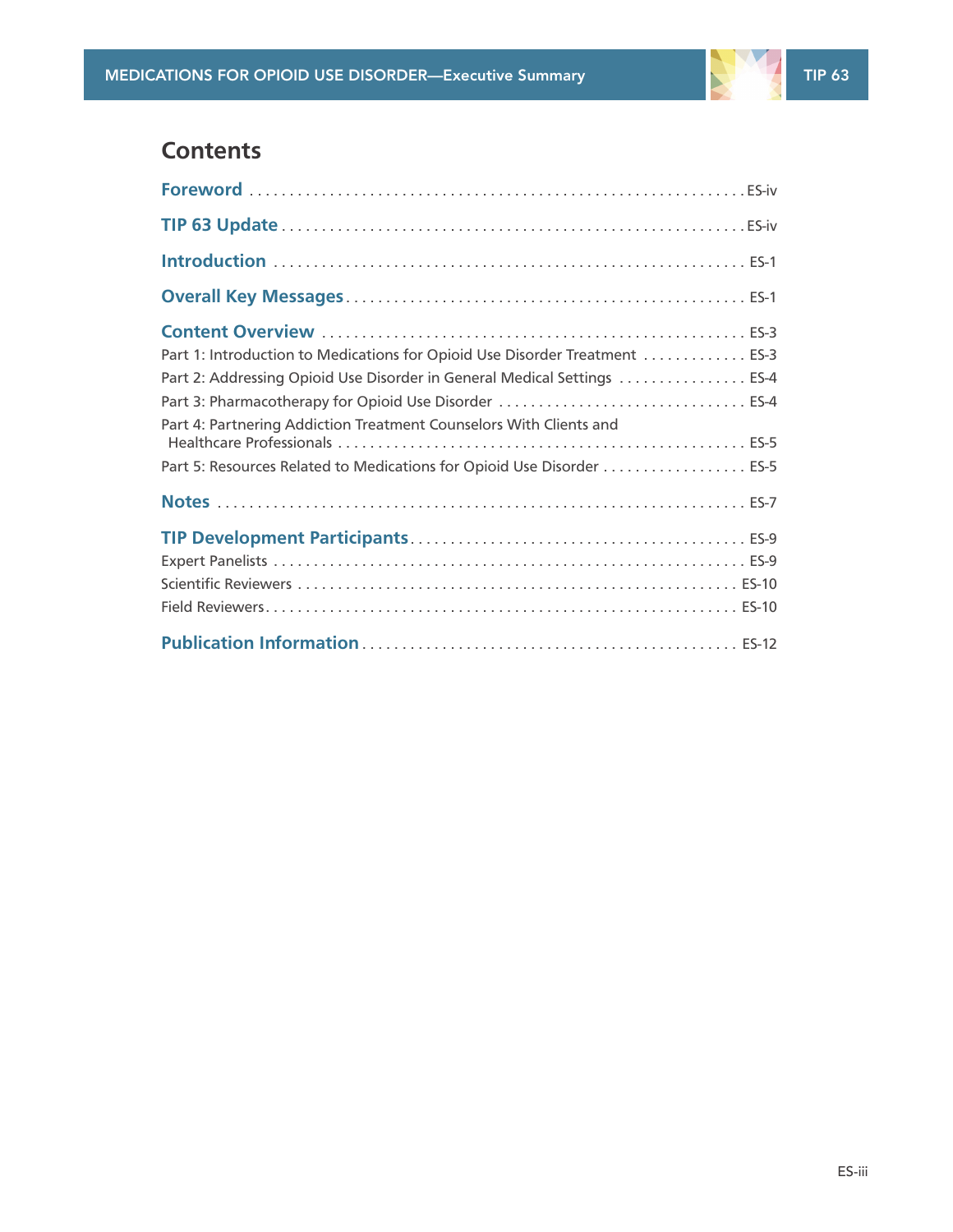<span id="page-3-0"></span>

## **Foreword**

The Substance Abuse and Mental Health Services Administration (SAMHSA) is the U.S. Department of Health and Human Services agency that leads public health efforts to reduce the impact of substance abuse and mental illness on America's communities. An important component of SAMHSA's work is focused on dissemination of evidence-based practices and providing training and technical assistance to healthcare practitioners on implementation of these best practices.

The Treatment Improvement Protocol (TIP) series contributes to SAMHSA's mission by providing science-based, best-practice guidance to the behavioral health field. TIPs reflect careful consideration of all relevant clinical and health services research, demonstrated experience, and implementation requirements. Select nonfederal clinical researchers, service providers, program administrators, and patient advocates comprising each TIP's consensus panel discuss these factors, offering input on the TIP's specific topics in their areas of expertise to reach consensus on best practices. Field reviewers then assess draft content and the TIP is finalized.

The talent, dedication, and hard work that TIP panelists and reviewers bring to this highly participatory process have helped bridge the gap between the promise of research and the needs of practicing clinicians and administrators to serve, in the most scientifically sound and effective ways, people in need of care and treatment of mental and substance use disorders. My sincere thanks to all who have contributed their time and expertise to the development of this TIP. It is my hope that clinicians will find it useful and informative to their work.

#### Elinore F. McCance-Katz, M.D., Ph.D.

Assistant Secretary for Mental Health and Substance Use U.S. Department of Health and Human Services Substance Abuse and Mental Health Services Administration

## **TIP 63 Update**

To ensure that the content of this TIP is as up to date and as useful to readers as possible, SAMHSA, in January 2020, revised certain areas of all five parts. These changes will help provide readers with the latest information needed to understand medications for opioid use disorder. These changes included the following:

- Updating statistics from SAMHSA, the Centers for Disease Control and Prevention, and other health authorities on opioid-related deaths, overdoses, accidents, and hospitalizations.
- Updating the expanded list of other qualifying practitioners who are eligible to apply for a waiver to prescribe buprenorphine (i.e., clinical nurse specialists, certified registered nurse anesthetists, and certified nurse midwives).
- Clarifying that buprenorphine is available in an extended-release injection formulation.
- Adding information about the use of subdermal formulations of buprenorphine (i.e., Probuphine and Sublocade).
- Adding information about possible clinical interactions between formulations of buprenorphine and naltrexone with various other medications and products.
- Improving the language to make clear the importance of testing for HIV and hepatitis C.
- Updating recommendations from the U.S. Preventive Services Task Force on performing drug screening for adults in primary care settings.
- Removing or replacing broken hyperlinks to online resources.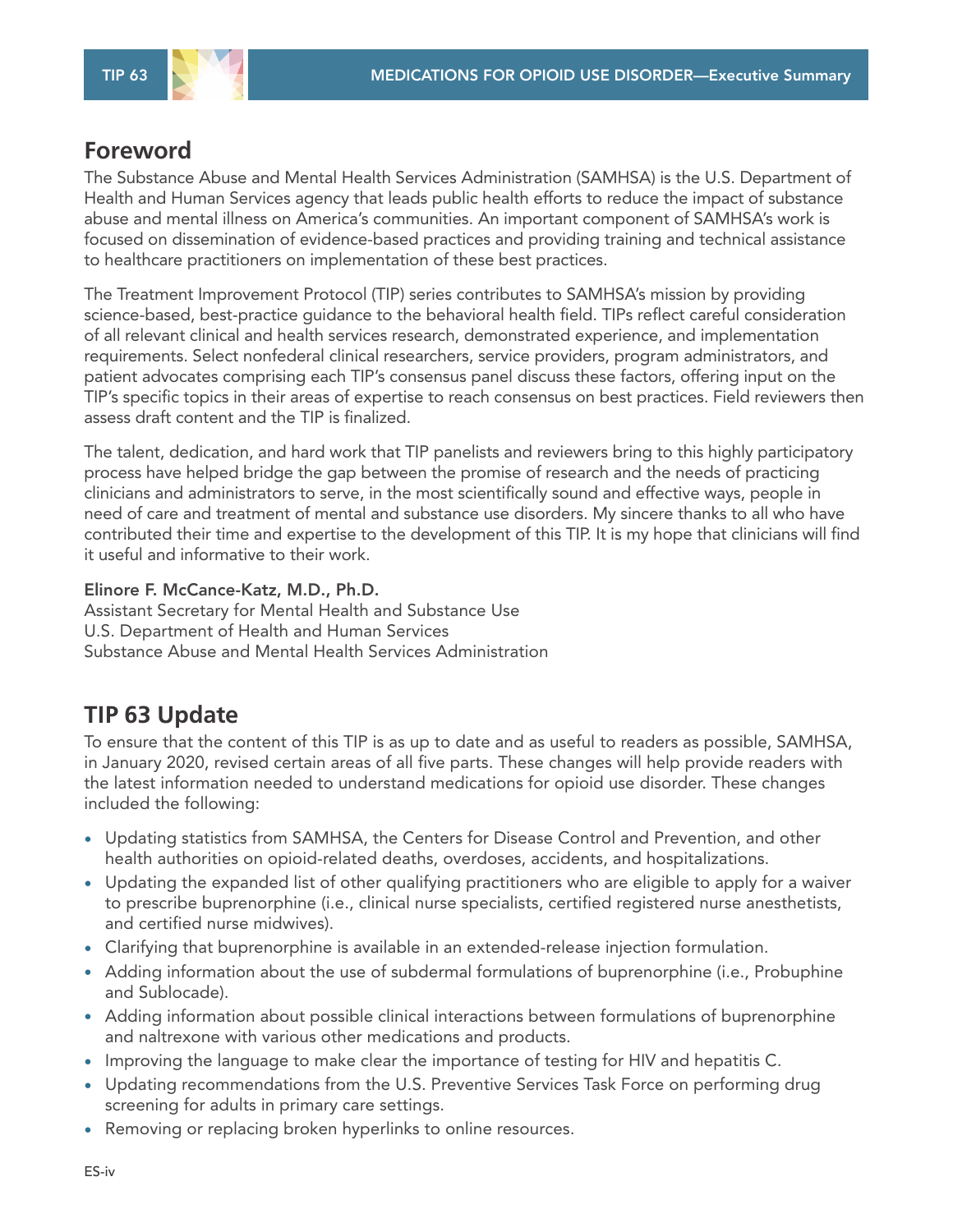<span id="page-4-0"></span>

## **Executive Summary**

The goal of treatment for opioid addiction or opioid use disorder (OUD) is remission of the disorder leading to lasting recovery. Recovery is a process of change through which individuals improve their health and wellness, live self-directed lives, and strive to reach their full potential.1 This Treatment Improvement Protocol (TIP) reviews the use of the three Food and Drug Administration (FDA)-approved medications used to treat OUD—methadone, naltrexone, and buprenorphine—and the other strategies and services needed to support recovery for people with OUD.

## **Introduction**

Our nation faces a crisis of overdose deaths from opioids, including heroin, illicit fentanyl, and prescription opioids. These deaths represent a mere fraction of the total number of Americans harmed by opioid misuse and addiction. Many Americans now suffer daily from a chronic medical illness called "opioid addiction" or OUD (see the Glossary in Part 5 of this TIP for definitions). Healthcare professionals, treatment providers, and policymakers have a responsibility to expand access to evidence-based, effective care for people with OUD.



An expert panel developed the TIP's content based on a review of the literature and on their extensive experience in the field of addiction treatment. Other professionals also generously contributed their time and commitment to this project.



The TIP is divided into parts so that readers can easily find the material they need. Part 1 is a general introduction to providing medications for OUD and issues related to providing that treatment. Some readers may prefer to go directly to those parts most relevant to their areas of interest, but everyone is encouraged to read Part 1 to establish a shared understanding of key facts and issues covered in detail in this TIP.

Following is a summary of the TIP's overall main points and brief summaries of each of the five TIP parts.

## **Overall Key Messages**

#### Addiction is a chronic, treatable illness.

Opioid addiction, which generally corresponds with moderate to severe forms of OUD, often requires continuing care for effective treatment rather than an episodic, acute-care treatment approach.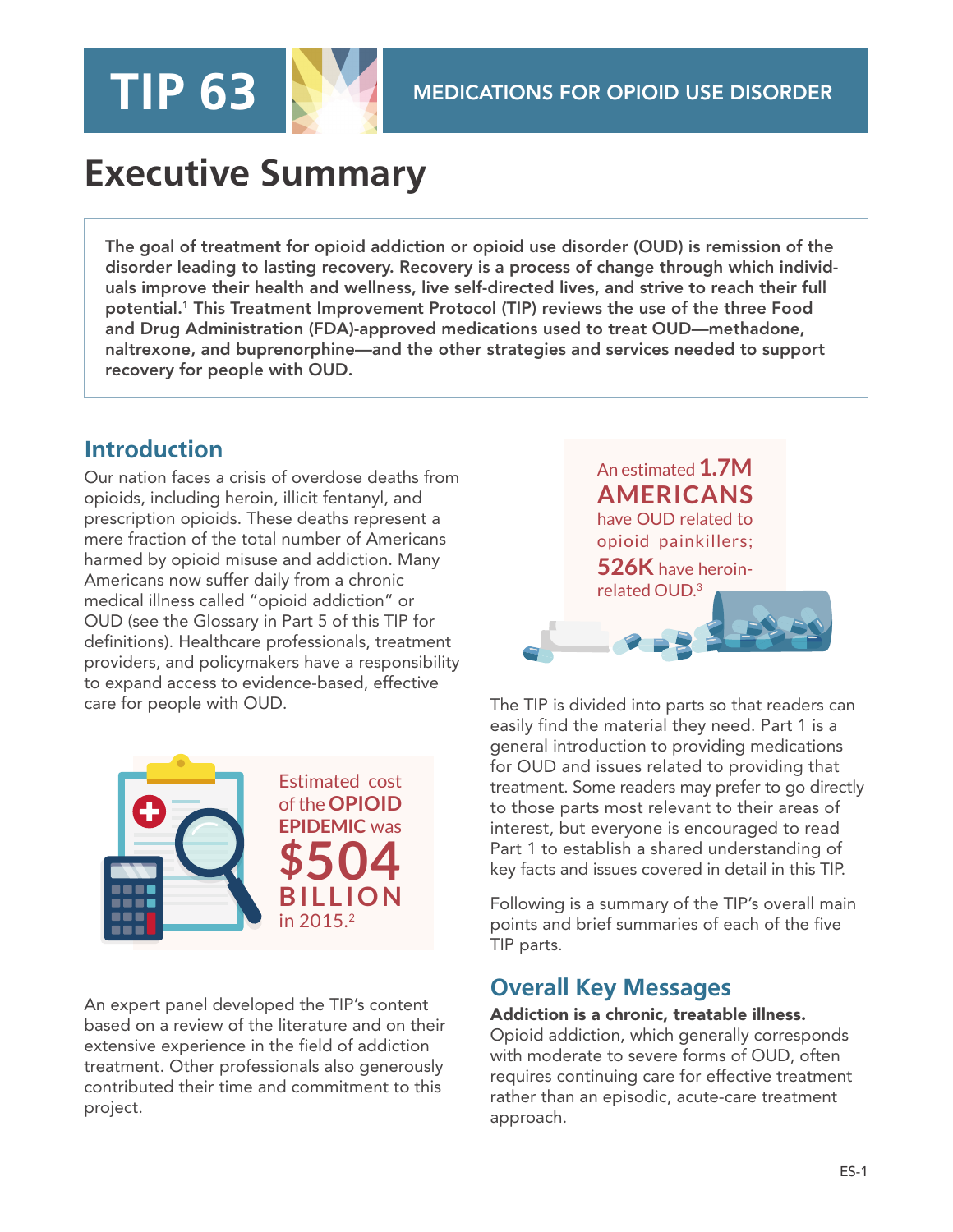

#### Opioid overdose caused **46,800 DEATHS** nationwide in 2018 this exceeded the # caused by motor vehicle crashes.4,5

#### General principles of good care for chronic diseases can guide OUD treatment.

Approaching OUD as a chronic illness can help providers deliver care that helps patients stabilize, achieve remission of symptoms, and establish and maintain recovery.

Patient-centered care empowers patients with information that helps them make better treatment decisions with the healthcare professionals involved in their care. Patients should receive information from their healthcare team that will help them understand OUD and the options for treating it, including treatment with FDA-approved medication.

Patients with OUD should have access to mental health services as needed, medical care, and addiction counseling, as well as recovery support services, to supplement treatment with medication.

The words you use to describe OUD and an individual with OUD are powerful. This TIP defines, uses, and encourages providers to adopt terminology that will not reinforce prejudice, negative attitudes, or discrimination.

There is no "one size fits all" approach to **OUD treatment.** Many people with OUD benefit from treatment with medication for varying lengths of time, including lifelong treatment. Ongoing outpatient medication treatment for OUD is linked to better retention and outcomes

than treatment without medication. Even so, some people stop using opioids on their own; others recover through support groups or specialty treatment with or without medication.

The science demonstrating the effectiveness of medication for OUD is strong. For example, methadone, extended-release injectable naltrexone (XR-NTX), and buprenorphine were each found to be more effective in reducing illicit opioid use than no medication in randomized clinical trials, which are the gold standard for demonstrating efficacy in clinical medicine.<sup>6,7,8,9,10</sup> Methadone and buprenorphine treatment have also been associated with reduced risk of overdose death.11,12,13,14,15

This doesn't mean that remission and recovery occur only through medication. Some people achieve remission without OUD medication, just as some people can manage type 2 diabetes with exercise and diet alone. But just as it is inadvisable to deny people with diabetes the medication they need to help manage their illness, it is also not sound medical practice to deny people with OUD access to FDA-approved medications for their illness.

Medication for OUD should be successfully integrated with outpatient and residential treatment. Some patients may benefit from different levels of care at different points in their lives, such as outpatient counseling, intensive outpatient treatment, inpatient treatment, or long-term therapeutic communities. Patients treated in these settings should have access to OUD medications.

**2 MILLION** people in the U.S., ages 12 and older, had OUD involving **PRESCRIPTION OPIOIDS, HEROIN,** or both in 2018.16

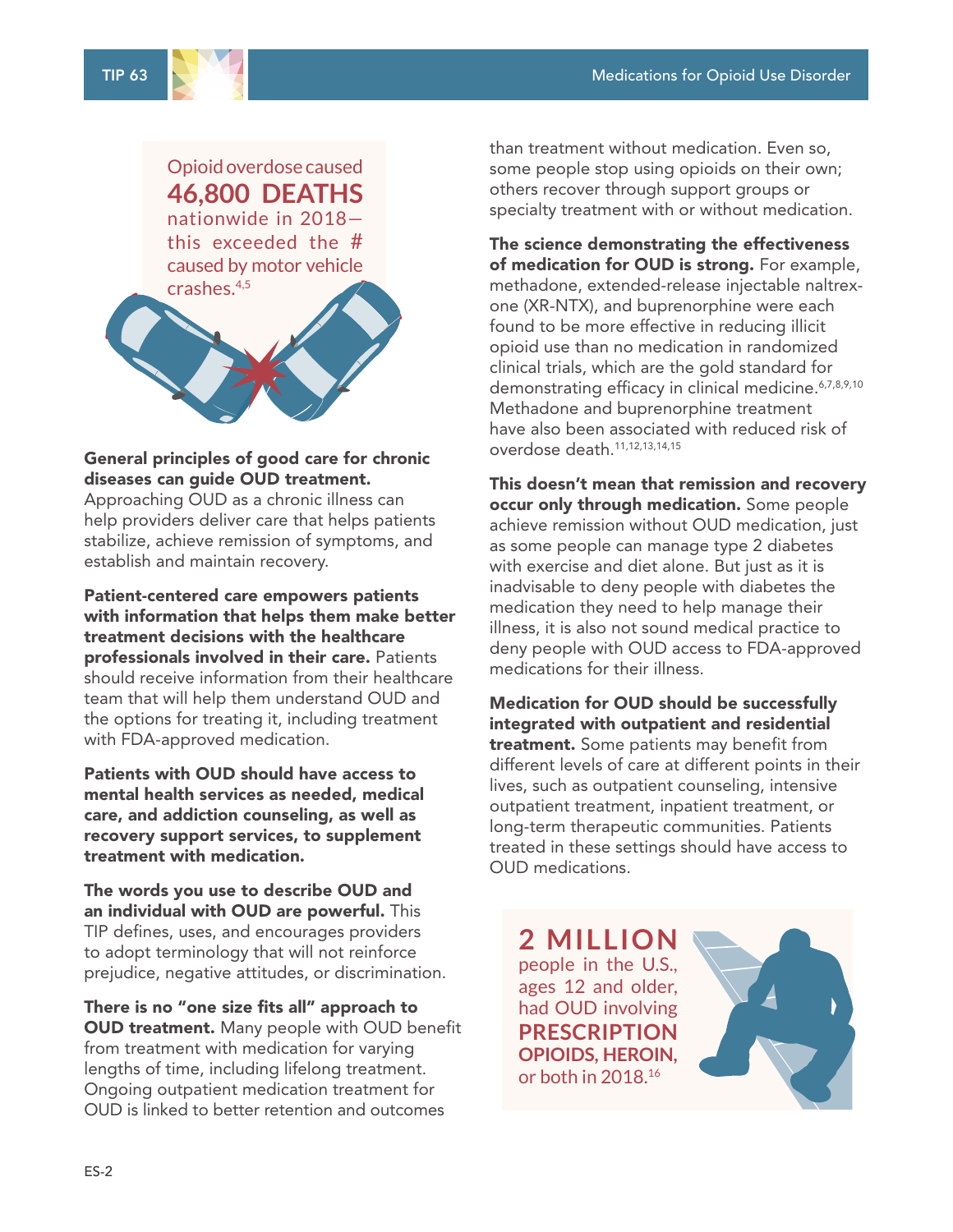<span id="page-6-0"></span>

Patients treated with medications for OUD can benefit from individualized psychosocial supports. These can be offered by patients' healthcare providers in the form of medication management and supportive counseling and/or by other providers offering adjunctive addiction counseling, recovery coaching, mental health services, and other services that may be needed by particular patients.

Expanding access to OUD medications is an important public health strategy.<sup>17</sup> The gap between the number of people needing opioid addiction treatment and the capacity to treat them with OUD medication is substantial. In 2012, the gap was estimated at nearly 1 million people, with about 80 percent of opioid treatment programs (OTPs) nationally operating at 80 percent capacity or greater.<sup>18</sup>

Improving access to treatment with OUD medications is crucial to closing the wide gap between treatment need and treatment availability, given the strong evidence of effectiveness for such treatments.19

Data indicate that medications for OUD are cost effective and cost beneficial.20,21

## **Content Overview**

The TIP is divided into parts to make the material more accessible according to the reader's interests.

#### **Part 1: Introduction to Medications for Opioid Use Disorder Treatment**

This part lays the groundwork for understanding treatment concepts discussed later in this TIP. The intended audience includes:

- Healthcare professionals (physicians, nurse practitioners, physician assistants, and, until October 1, 2023, clinical nurse specialists, certified registered nurse anesthetists, and certified nurse midwives).
- Professionals who offer addiction counseling or mental health services.

**OPIOID-RELATED EMERGENCY DEPARTMENT** visits more than doubled from 2005 to 2016.22,23

- Peer support specialists.
- People needing treatment and their families.
- People in remission or recovery and their families.
- Hospital administrators.
- Policymakers.

In Part 1, readers will learn that:

- Increasing opioid overdose deaths, illicit opioid use, and prescription opioid misuse constitute a public health crisis.
- OUD medications reduce illicit opioid use, retain people in treatment, and reduce risk of opioid overdose death better than treatment with placebo or no medication.
- Only physicians; nurse practitioners; physician assistants; and, until October 1, 2023, clinical nurse specialists, certified registered nurse anesthetists, and certified nurse midwives can prescribe buprenorphine for OUD. They must get a federal waiver to do so.
- Only federally certified, accredited OTPs can dispense methadone to treat OUD. OTPs can administer and dispense buprenorphine without a federal waiver.
- Any prescriber can offer naltrexone.
- OUD medication can be taken on a short- or long-term basis, including as part of medically supervised withdrawal and as maintenance treatment.
- Patients taking medication for OUD are considered to be in recovery.
- Several barriers contribute to the underuse of medication for OUD.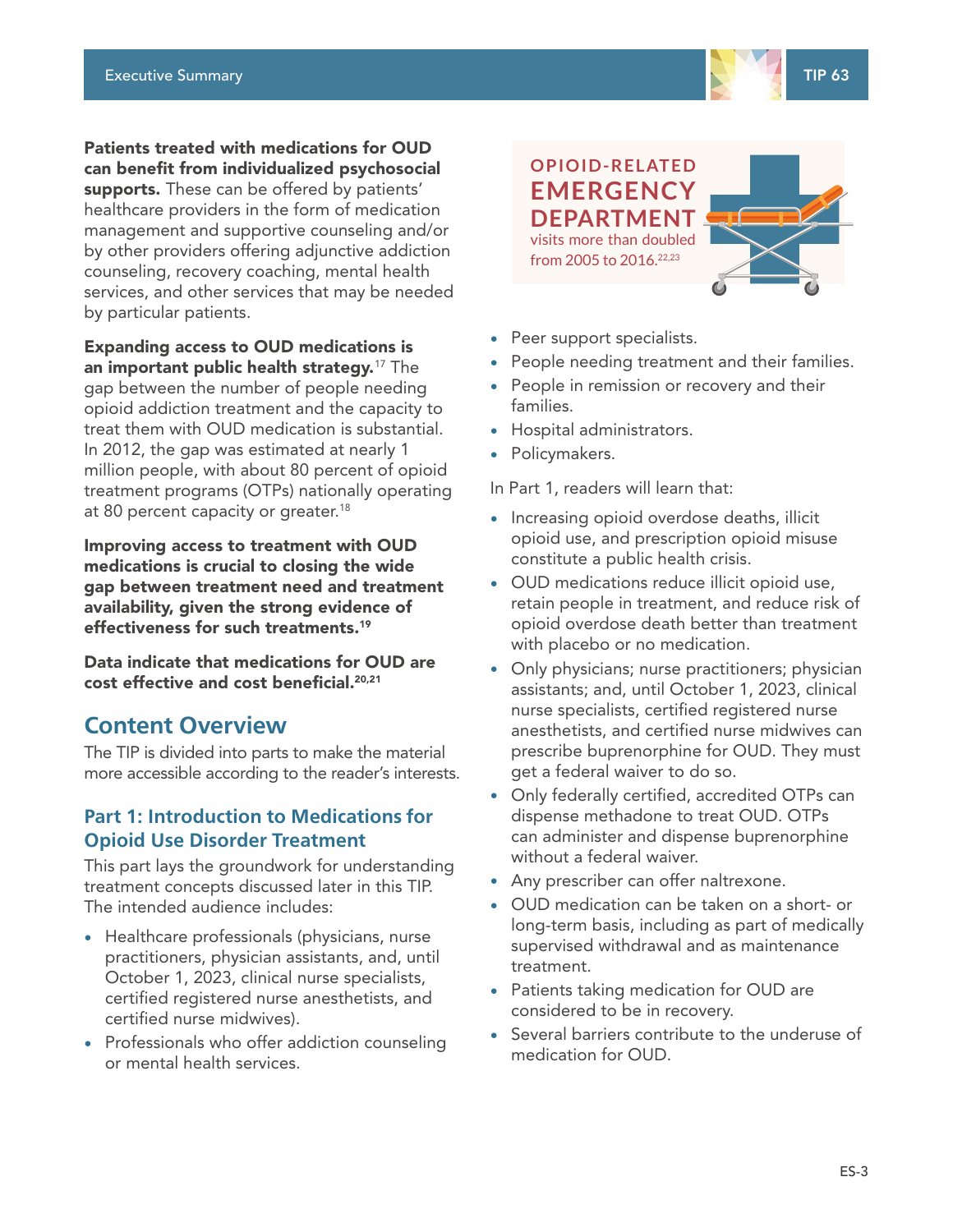<span id="page-7-0"></span>

**EVERYONE AGES 15 TO 65** should be tested at least **ONCE** for **HIV**. Persons at **HIGHER RISK**, such as people who use**DRUGS** by injection, should be tested **ANNUALLY**.



Anyone who is injecting or has ever **INJECTED DRUGS**, even **ONCE**, no matter how long ago, should be **TESTED** for **HEPATITIS C,** regardless of their intention to seek **TREATMENT** for SUD.<sup>24,25</sup>

#### **Part 2: Addressing Opioid Use Disorder in General Medical Settings**

This part offers guidance on OUD screening, assessment, treatment, and referral. Part 2 is for healthcare professionals working in general medical settings with patients who have or are at risk for OUD.

In Part 2, readers will learn that:

- All healthcare practices should screen for alcohol, tobacco, and other substance misuse (including opioid misuse).
- Validated screening tools, symptom surveys, and other resources are readily available; this part lists many of them.
- When patients screen positive for risk of harm from substance use, practitioners should assess them using tools that determine whether substance use meets diagnostic criteria for a substance use disorder (SUD).
- Thorough assessment should address patients' medical, social, SUD, and family histories.
- Laboratory tests can inform treatment planning.
- Practitioners should develop treatment plans or referral strategies (if onsite SUD treatment is unavailable) for patients who need SUD treatment.

#### **Part 3: Pharmacotherapy for Opioid Use Disorder**

This part offers information and tools for healthcare professionals who prescribe, administer, or dispense OUD medications or treat other illnesses in patients who take these medications. It provides guidance on the use of buprenorphine, methadone, and naltrexone by healthcare professionals in:

- General medical settings, including hospitals.
- Office-based opioid treatment settings.
- Specialty addiction treatment programs, including OTPs.

In Part 3, readers will learn that:

• OUD medications are safe and effective when used appropriately.

**OPIOID-RELATED**

# inpatient hospital stays **INCREASED 117%** nationally from 2005 to 2016.26,27**HOSPITAI**

#### ES-4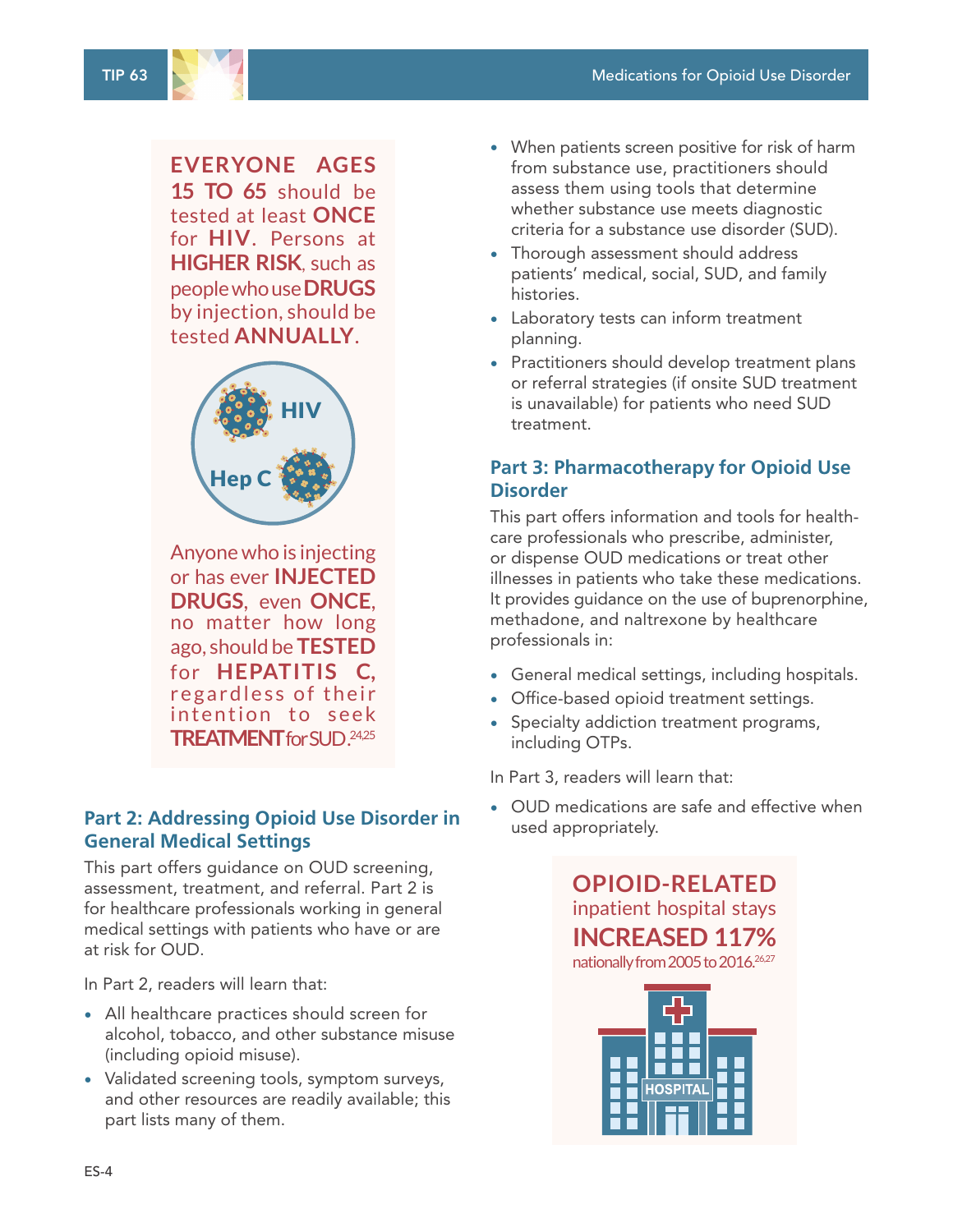<span id="page-8-0"></span>

- OUD medications can help patients reduce or stop illicit opioid use and improve their health and functioning.
- Pharmacotherapy should be considered for all patients with OUD. Opioid pharmacotherapies should be reserved for those with moderate-to-severe OUD with physical dependence.
- Patients with OUD should be informed of the risks and benefits of pharmacotherapy, treatment without medication, and no treatment.
- Patients should be advised on where and how to get treatment with OUD medication.
- Doses and schedules of pharmacotherapy must be individualized.

#### **Part 4: Partnering Addiction Treatment Counselors With Clients and Healthcare Professionals**

This part recommends ways that addiction treatment counselors can collaborate with healthcare professionals to support clientcentered, trauma-informed OUD treatment and recovery. It also serves as a quick guide to medications that can treat OUD and presents strategies for clear communication with prescribers, creation of supportive environments for clients who take OUD medication, and ways to address other common counseling concerns when working with this population.

In Part 4, readers will learn that:

- Many patients taking OUD medication benefit from counseling as part of treatment.
- Counselors play the same role for clients with OUD who take medication as for clients with any other SUD.
- Counselors help clients recover by addressing the challenges and consequences of addiction.
- OUD is often a chronic illness requiring ongoing communication among patients and providers to ensure that patients fully benefit from both pharmacotherapy and psychosocial treatment and support.

## **OPIOID ADDICTION** is linked with high rates of **ILLEGAL ACTIVITY**and **INCARCERATION.**28,29

- OUD medications are safe and effective when prescribed and taken appropriately.
- Medication is integral to recovery for many people with OUD. Medication usually produces better treatment outcomes than outpatient treatment without medication.
- Supportive counseling environments for clients who take OUD medication can promote treatment and help build recovery capital.

#### **Part 5: Resources Related to Medications for Opioid Use Disorder**

This part has a glossary and audience-segmented resource lists to help medical and behavioral health service providers better understand how to use OUD medications with their patients and to help patients better understand how OUD medications work. It is for all interested readers.

In Part 5, readers will learn that:

- Practice guidelines and decision-making tools can help healthcare professionals with OUD screening, assessment, diagnosis, treatment planning, and referral.
- Patient- and family-oriented resources provide information about opioid addiction in general; the role of medication, behavioral and supportive services, and mutual-help groups in the treatment of OUD; how-tos for identifying recovery support services; and how-tos for locating medical and behavioral health service providers who specialize in treating OUD or other SUDs.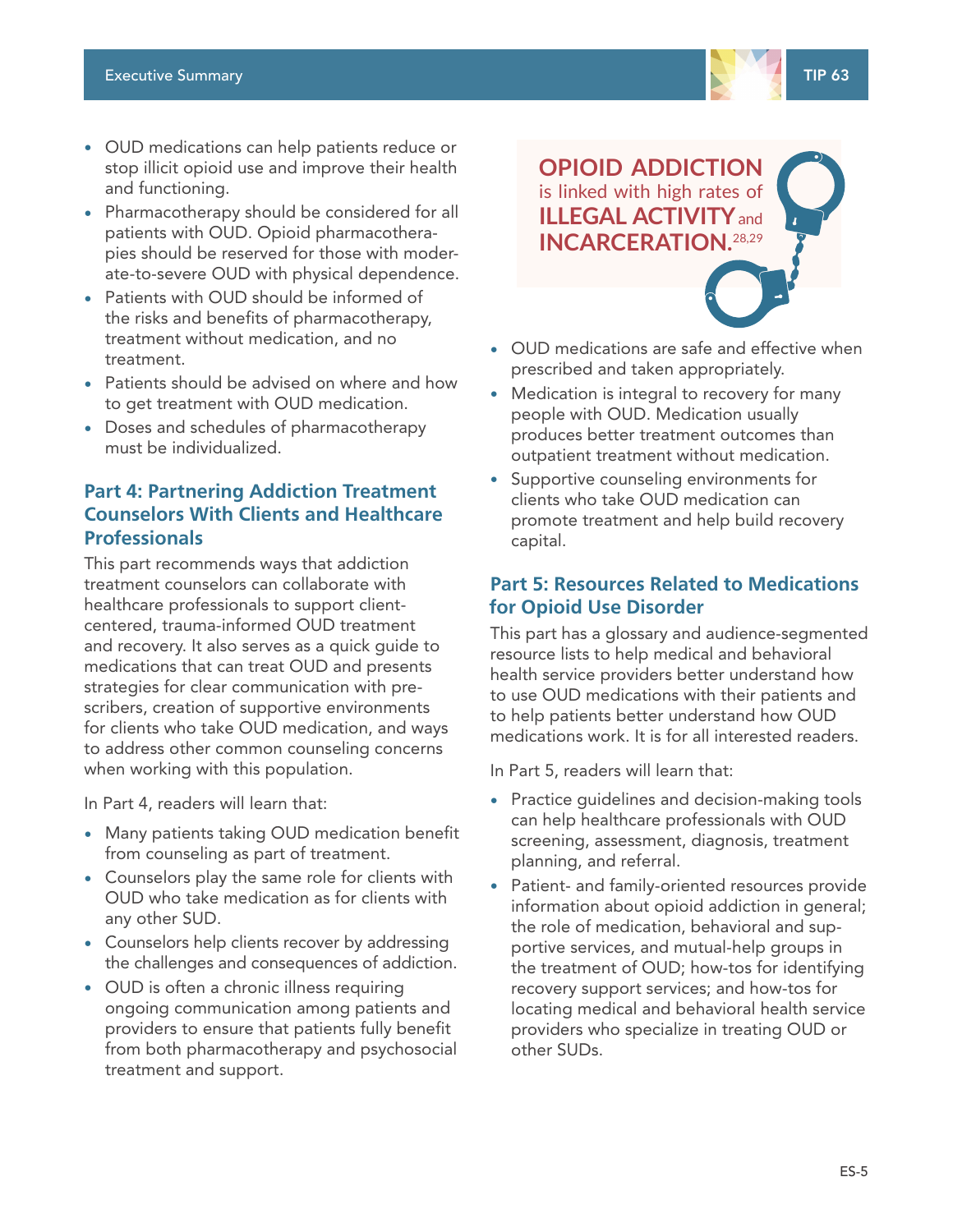

| <b>PRESCRIBING</b><br><b>CONSIDERATIONS</b>             | <b>METHADONE</b>                                                                                                                                                                                                                                               | <b>NALTREXONE</b>                                                                                                                                                                                                                                                                                                                                                                                            | <b>BUPRENORPHINE</b>                                                                                                                                                                                                                                                                                                                                                                                                                                                                                                                                 |
|---------------------------------------------------------|----------------------------------------------------------------------------------------------------------------------------------------------------------------------------------------------------------------------------------------------------------------|--------------------------------------------------------------------------------------------------------------------------------------------------------------------------------------------------------------------------------------------------------------------------------------------------------------------------------------------------------------------------------------------------------------|------------------------------------------------------------------------------------------------------------------------------------------------------------------------------------------------------------------------------------------------------------------------------------------------------------------------------------------------------------------------------------------------------------------------------------------------------------------------------------------------------------------------------------------------------|
| Mechanism of<br>Action at mu-<br><b>Opioid Receptor</b> | Agonist                                                                                                                                                                                                                                                        | Antagonist                                                                                                                                                                                                                                                                                                                                                                                                   | Partial agonist                                                                                                                                                                                                                                                                                                                                                                                                                                                                                                                                      |
| Phase of<br><b>Treatment</b>                            | Medically<br>supervised<br>withdrawal,<br>maintenance                                                                                                                                                                                                          | Prevention of relapse to<br>opioid misuse, following<br>medically supervised<br>withdrawal                                                                                                                                                                                                                                                                                                                   | Medically supervised withdrawal,<br>maintenance                                                                                                                                                                                                                                                                                                                                                                                                                                                                                                      |
| Route of<br>Administration                              | Oral                                                                                                                                                                                                                                                           | Oral, intramuscular<br>extended-release                                                                                                                                                                                                                                                                                                                                                                      | Sublingual, buccal, subdermal<br>implant, subcutaneous extended<br>release injection                                                                                                                                                                                                                                                                                                                                                                                                                                                                 |
| <b>Possible Adverse</b><br><b>Effects</b>               | Constipation,<br>hyperhidrosis,<br>respiratory<br>depression,<br>sedation, QT<br>prolongation,<br>sexual dysfunction,<br>severe hypotension<br>including<br>orthostatic<br>hypotension and<br>syncope, misuse<br>potential, neonatal<br>abstinence<br>syndrome | Nausea, anxiety,<br>insomnia, precipitated<br>opioid withdrawal,<br>hepatotoxicity,<br>vulnerability to opioid<br>overdose, depression,<br>suicidality, muscle<br>cramps, dizziness or<br>syncope, somnolence<br>or sedation, anorexia,<br>decreased appetite or<br>other appetite disorders<br>Intramuscular: Pain,<br>swelling, induration<br>(including some cases<br>requiring surgical<br>intervention) | Constipation, nausea,<br>precipitated opioid withdrawal,<br>excessive sweating, insomnia,<br>pain, peripheral edema,<br>respiratory depression<br>(particularly combined with<br>benzodiazepines or other CNS<br>depressants), misuse potential,<br>neonatal abstinence syndrome<br>Implant: Nerve damage during<br>insertion/removal, accidental<br>overdose or misuse if extruded,<br>local migration or protrusion<br><b>Subcutaneous Injection:</b><br>Injection site itching or pain,<br>death from intravenous injection                       |
| <b>Regulations and</b><br>Availability                  | Schedule II; only<br>available at federally<br>certified OTPs and<br>the acute inpatient<br>hospital setting for<br><b>OUD</b> treatment                                                                                                                       | Not a scheduled<br>medication; not included<br>in OTP regulations;<br>requires prescription;<br>office-based treatment<br>or specialty substance<br>use treatment programs,<br>including OTPs                                                                                                                                                                                                                | Schedule III; requires waiver to<br>prescribe outside OTPs<br>Implant: Prescribers must be<br>certified in the Probuphine<br>Risk Evaluation and Mitigation<br>Strategy (REMS) Program.<br>Providers who wish to insert/<br>remove implants are required<br>to obtain special training<br>and certification in the REMS<br>Program<br><b>Subcutaneous Injection:</b><br>Healthcare settings and<br>pharmacies must be certified<br>in the Sublocade REMS<br>Program and only dispense the<br>medication directly to a provider<br>for administration |

*Adapted with permission.30 Copyrighted 2017. UBM Medica. 131265:0917SH*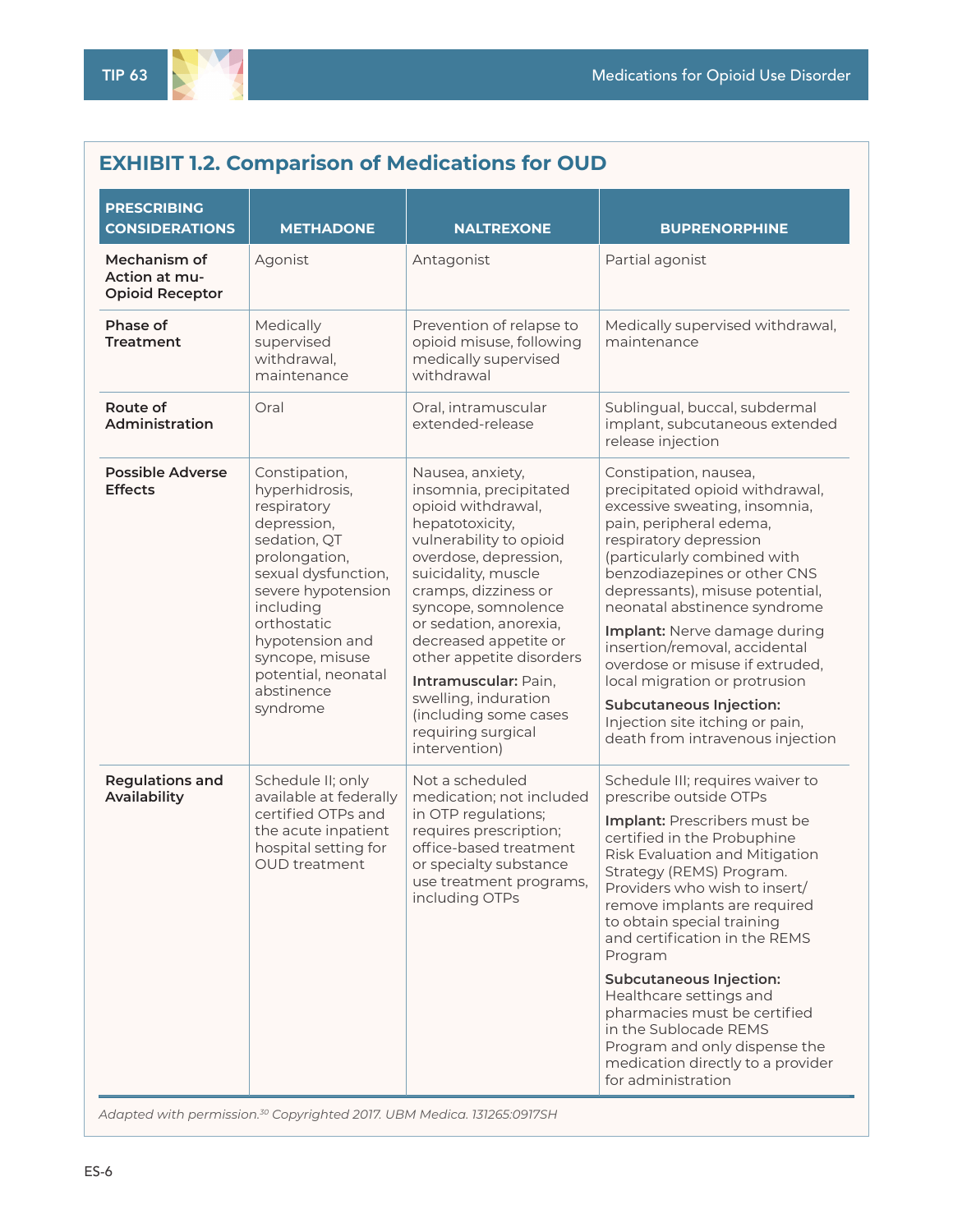<span id="page-10-0"></span>

#### **Notes**

- 1 Substance Abuse and Mental Health Services Administration. (2017). Recovery and recovery support [Webpage]. Retrieved November 17, 2017, from <www.samhsa.gov/recovery>
- 2 Council of Economic Advisers. (2017, November). *The underestimated cost of the opioid crisis.* Washington, DC: Executive Office of the President of the United States.
- 3 Substance Abuse and Mental Health Services Administration. (2019). Results from the 2018 National Survey on Drug Use and Health: Detailed tables. Rockville, MD: Center for Behavioral Health Statistics and Quality, Substance Abuse and Mental Health Services Administration. Retrieved January 11, 2020, from<https://www.samhsa.gov/data/>
- 4 Centers for Disease Control and Prevention, National Center for Health Statistics. (2020). *Multiple Cause of Death 1999-2018 on CDC WONDER Online Database, released in 2020.* Retrieved March 12, 2020, from <http://wonder.cdc.gov/mcd-icd10.html>
- 5 National Highway Traffic Safety Administration. (2020). *Fatal Motor Vehicle Crashes. Years: 2018.*  Retrieved March 12, 2020, from [https://cdan.dot.gov/](https://cdan.dot.gov/SASStoredProcess/guest) [SASStoredProcess/guest](https://cdan.dot.gov/SASStoredProcess/guest)
- 6 Johnson, R. E., Chutuape, M. A., Strain, E. C., Walsh, S. L., Stitzer, M. L., & Bigelow, G. E. (2000). A comparison of levomethadyl acetate, buprenorphine, and methadone for opioid dependence. *New England Journal of Medicine, 343*(18), 1290–1297.
- 7 Krupitsky, E., Nunes, E. V., Ling, W., Illeperuma, A., Gastfriend, D. R., & Silverman, B. L. (2011, April 30). Injectable extended-release naltrexone for opioid dependence: A double-blind, placebo-controlled, multicentre randomised trial. *Lancet, 377*(9776), 1506–1513.
- 8 Lee, J. D., Friedmann, P. D., Kinlock, T. W., Nunes, E. V., Boney, T. Y., Hoskinson, R. A., Jr., … O'Brien, C. P. (2016). Extended-release naltrexone to prevent opioid relapse in criminal justice offenders. *New England Journal of Medicine, 374*(13), 1232–1242.
- 9 Mattick, R. P., Breen, C., Kimber, J., & Davoli, M. (2009). Methadone maintenance therapy versus no opioid replacement therapy for opioid dependence. *Cochrane Database of Systematic Reviews, 2009*(3), 1–19.
- 10 Mattick, R. P., Breen, C., Kimber, J., & Davoli, M. (2014). Buprenorphine maintenance versus placebo or methadone maintenance for opioid dependence. *Cochrane Database of Systematic Reviews, 2014*(2), 1–84.
- 11 Auriacombe, M., Fatséas, M., Dubernet, J., Daulouède, J. P., & Tignol, J. (2004). French field experience with buprenorphine. *American Journal on Addictions, 13*(Suppl. 1), S17–S28.
- 12 Degenhardt, L., Randall, D., Hall, W., Law, M., Butler, T., & Burns, L. (2009). Mortality among clients of a state-wide opioid pharmacotherapy program over 20 years: Risk factors and lives saved. *Drug and Alcohol Dependence, 105*(1–2), 9–15.
- 13 Gibson, A., Degenhardt, L., Mattick, R. P., Ali, R., White, J., & O'Brien, S. (2008). Exposure to opioid maintenance treatment reduces long-term mortality. *Addiction, 103*(3), 462–468.
- 14 Schwartz, R. P., Gryczynski, J., O'Grady, K. E., Sharfstein, J. M., Warren, G., Olsen, Y., … Jaffe, J. H. (2013). Opioid agonist treatments and heroin overdose deaths in Baltimore, Maryland, 1995–2009. *American Journal of Public Health, 103*(5), 917–922.
- 15 World Health Organization. (2009). *Guidelines for the psychosocially assisted pharmacological treatment of opioid dependence.* Geneva, Switzerland: WHO Press.
- 16 Substance Abuse and Mental Health Services Administration. (2019). Results from the 2018 National Survey on Drug Use and Health: Detailed tables. Rockville, MD: Center for Behavioral Health Statistics and Quality, Substance Abuse and Mental Health Services Administration. Retrieved January 11, 2020, from<https://www.samhsa.gov/data/>
- 17 Department of Health and Human Services, Office of the Surgeon General. (2016). *Facing addiction in America: The Surgeon General's report on alcohol, drugs, and health.* Washington, DC: Department of Health and Human Services.
- 18 Jones, C. M., Campopiano, M., Baldwin, G., & McCance-Katz, E. (2015). National and state treatment need and capacity for opioid agonist medicationassisted treatment. *American Journal of Public Health, 105*(8), e55–e63.
- 19 Jones, C. M., Campopiano, M., Baldwin, G., & McCance-Katz, E. (2015). National and state treatment need and capacity for opioid agonist medicationassisted treatment. *American Journal of Public Health, 105*(8), e55–e63.
- 20 Cartwright, W. S. (2000). Cost-benefit analysis of drug treatment services: Review of the literature. *Journal of Mental Health Policy and Economics, 3*(1), 11–26.
- 21 McCollister, K. E., & French, M. T. (2003). The relative contribution of outcome domains in the total economic benefit of addiction interventions: A review of first findings. *Addiction, 98(*12), 1647–1659.
- 22 Weiss, A. J., Elixhauser, A., Barrett, M. L., Steiner, C. A., Bailey, M. K., & O'Malley, L. (2017, January). *Opioidrelated inpatient stays and emergency department visits by state, 2009–2014.* HCUP Statistical Brief No. 219. Rockville, MD: Agency for Healthcare Research and Quality.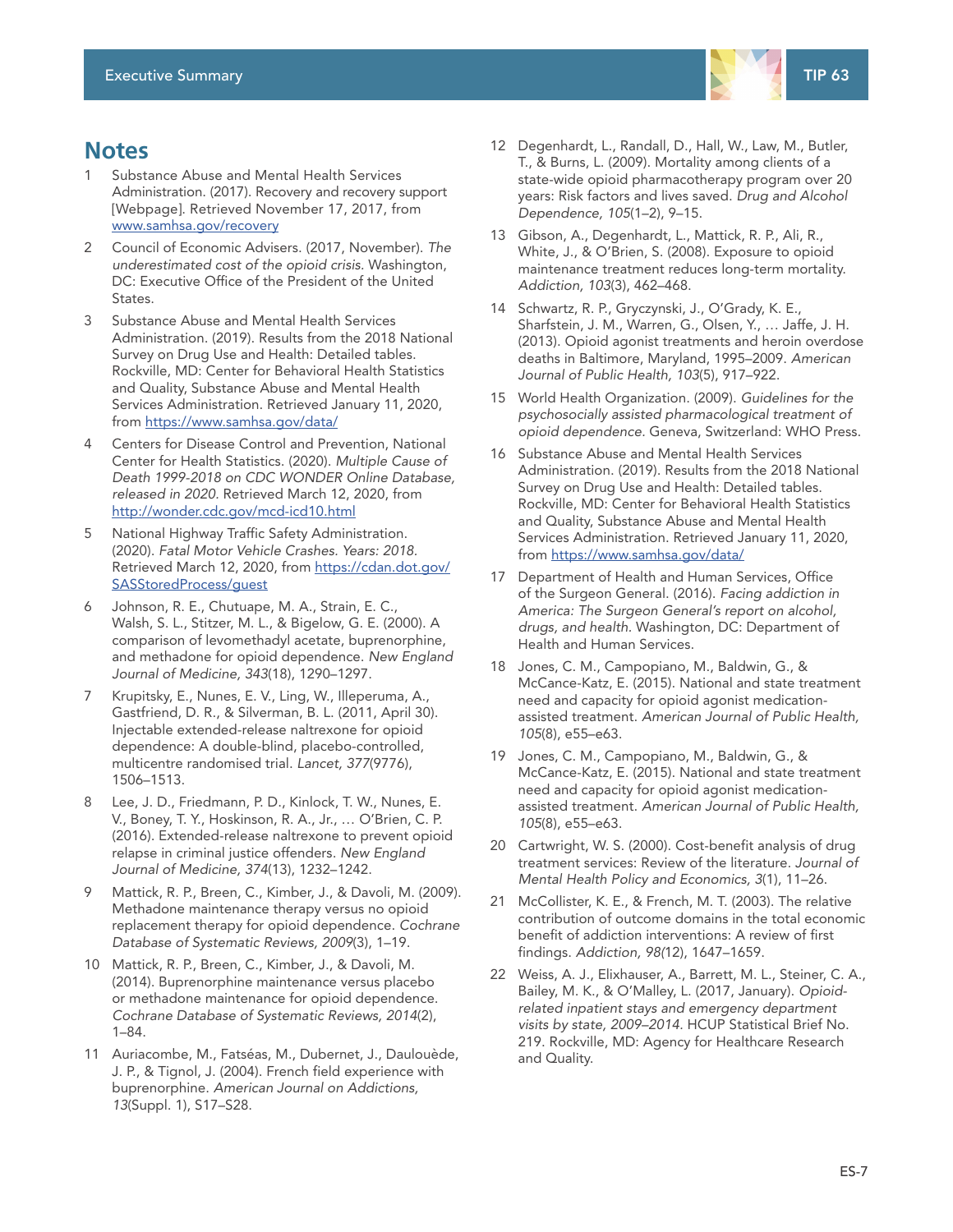

- 23 Agency for Healthcare Research and Quality. (2019). Rate of opioid-related ED visits per 100,000 population. Retrieved January 11, 2020, from [https://www.hcup-us.](https://www.hcup-us.ahrq.gov/faststats/OpioidUseMap?setting=ED) [ahrq.gov/faststats/OpioidUseMap?setting=ED](https://www.hcup-us.ahrq.gov/faststats/OpioidUseMap?setting=ED)
- 24 U.S. Preventive Services Task Force. (2013). Archived Final Recommendation Statement on Human Immunodeficiency Virus (HIV) Infection: Screening. December 30, 2013. Retrieved January 11, 2020, from: [https://www.uspreventiveservicestaskforce.org/](https://www.uspreventiveservicestaskforce.org/Page/Document/RecommendationStatementFinal/human-immunodeficiency-virus-hiv-infection-screening#consider) [Page/Document/RecommendationStatementFinal/](https://www.uspreventiveservicestaskforce.org/Page/Document/RecommendationStatementFinal/human-immunodeficiency-virus-hiv-infection-screening#consider) [human-immunodeficiency-virus-hiv-infection](https://www.uspreventiveservicestaskforce.org/Page/Document/RecommendationStatementFinal/human-immunodeficiency-virus-hiv-infection-screening#consider)[screening#consider](https://www.uspreventiveservicestaskforce.org/Page/Document/RecommendationStatementFinal/human-immunodeficiency-virus-hiv-infection-screening#consider)
- 25 Centers for Disease Control and Prevention. (2015). Testing recommendations for hepatitis C virus infection. October 15, 2015. Retrieved January 11, 2020, from: <https://www.cdc.gov/hepatitis/hcv/guidelinesc.htm>
- 26 Weiss, A. J., Elixhauser, A., Barrett, M. L., Steiner, C. A., Bailey, M. K., & O'Malley, L. (2017, January). *Opioidrelated inpatient stays and emergency department visits by state, 2009–2014*. HCUP Statistical Brief No.219. Rockville, MD: Agency for Healthcare Research and Quality.
- 27 Agency for Healthcare Research and Quality. (2019). Rate of opioid-related inpatient stays per 100,000 population. Retrieved January 11, 2020, from [https://www.hcup-us.ahrq.gov/faststats/](https://www.hcup-us.ahrq.gov/faststats/OpioidUseMap?setting=IP) [OpioidUseMap?setting=IP](https://www.hcup-us.ahrq.gov/faststats/OpioidUseMap?setting=IP)
- 28 World Health Organization. (2009). *Guidelines for the psychosocially assisted pharmacological treatment of opioid dependence*. Geneva, Switzerland: WHO Press.
- Soyka, M., Träder, A., Klotsche, J., Haberthür, A., Bühringer, G., Rehm, J., & Wittchen, H. U. (2012). Criminal behavior in opioid-dependent patients before and during maintenance therapy: 6-year follow-up of a nationally representative cohort sample. *Journal of Forensic Sciences*, 57(6), 1524–1530.
- 30 Brezing, C., & Bisaga, A. (2015, April 30). Opioid use disorder: Update on diagnosis and treatment. *Psychiatric Times*, 32(4) 1–4.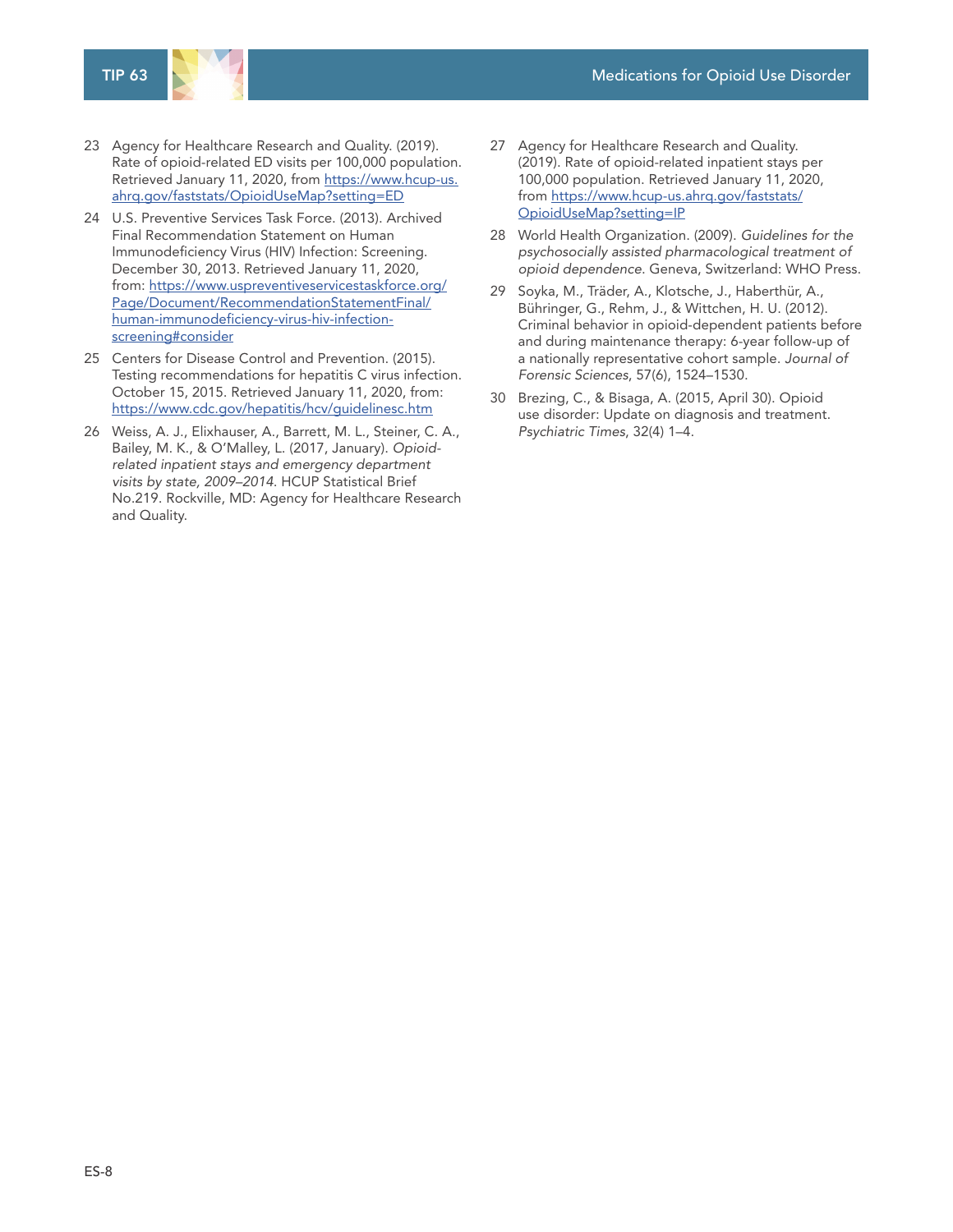<span id="page-12-0"></span>

## **TIP Development Participants**

#### **Expert Panelists**

Each Treatment Improvement Protocol's (TIP's) expert panel is a group of primarily nonfederal addiction-focused clinical, research, administrative, and recovery support experts with deep knowledge of the TIP's topic. With the Substance Abuse and Mental Health Services Administration's (SAMHSA's) Knowledge Application Program (KAP) team, they develop each TIP via a consensusdriven, collaborative process that blends evidence-based, best, and promising practices with the panel's expertise and combined wealth of experience.

#### *TIP Chair*

Robert P. Schwartz, M.D.—TIP Chair Medical Director/Senior Research Scientist Friends Research Institute Baltimore, MD

#### *TIP Expert Panelists*

Sarah Church, Ph.D. Executive Director Montefiore Medical Center Wellness Center at Waters Place Bronx, NY

#### Diana Coffa, M.D., FM

Associate Professor University of California School of Medicine Family Community Medicine San Francisco, CA

#### Zwaantje Hamming, M.S.N., FNP-C, CARN-AP La Familia Medical Center Santa Fe, NM

Ron Jackson, M.S.W., LICSW Affiliate Professor University of Washington School of Social Work Seattle, WA

#### Hendree Jones, Ph.D. Professor and Executive Director Horizons Program Chapel Hill, NC

#### Michelle Lofwall, M.D., DFASAM

Medical Director University of Kentucky College of Medicine— Straus Clinic Associate Professor of Behavioral Science and **Psychiatry** Faculty in UK Center on Drug and Alcohol Research Lexington, KY

Shannon C. Miller, M.D., DFASAM, DFAPA (ad hoc panelist) Director, Addiction Services Veterans Affairs Medical Center Cincinnati, OH

#### Charles Schauberger, M.D. Obstetrician-Gynecologist Gundersen Health System La Crosse, WI

Joycelyn Woods, M.A., CMA

Executive Director National Alliance for Medication Assisted Recovery New York, NY

#### *SAMHSA's TIP Champion*

Melinda Campopiano von Klimo, M.D. Senior Medical Advisor Center for Substance Abuse Treatment **SAMHSA** Rockville, MD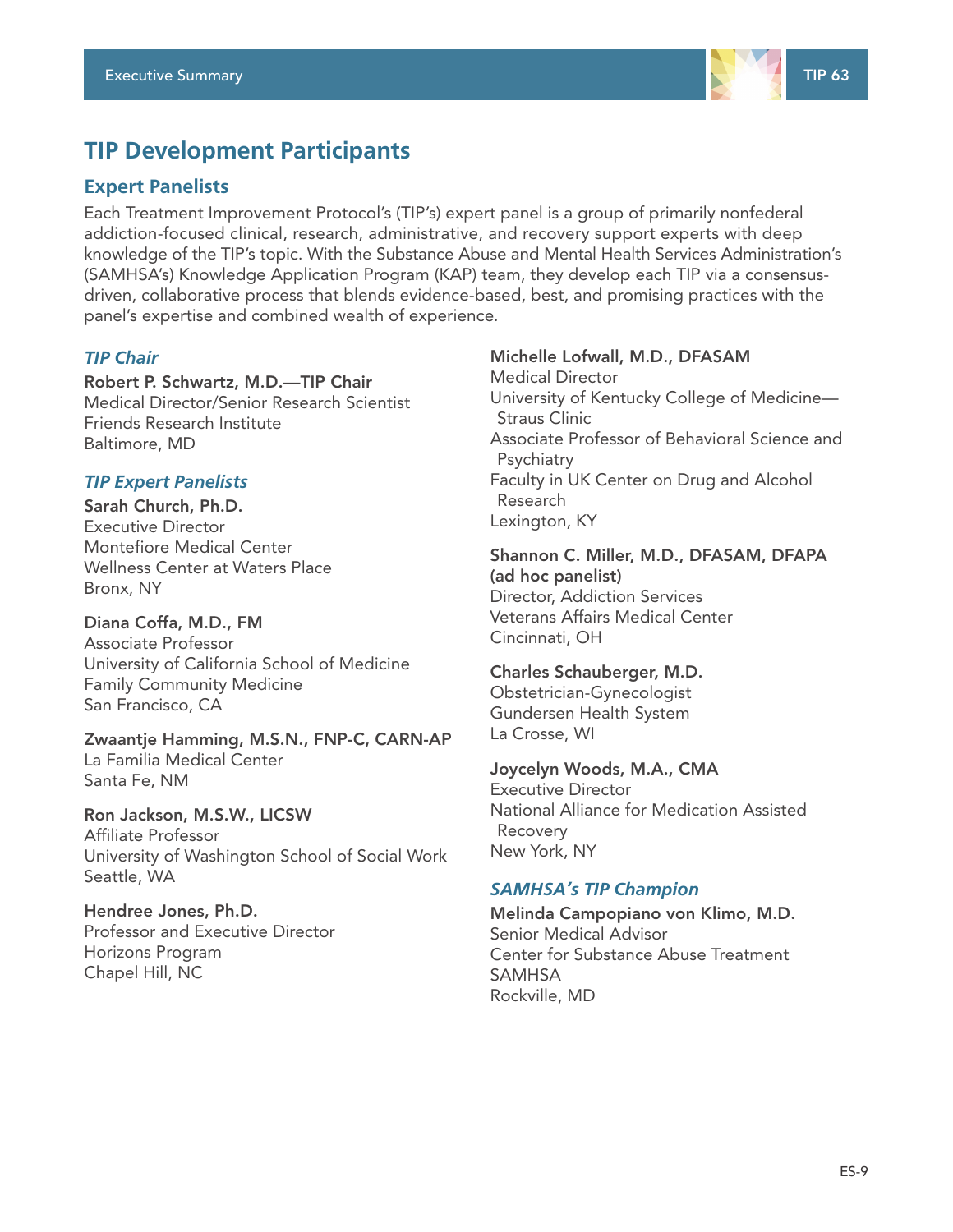<span id="page-13-0"></span>

#### **Scientific Reviewers**

This TIP's scientific reviewers are among the foremost experts on the three medications discussed in this TIP to treat opioid use disorder. Their role in the collaborative TIP development process was to help the KAP team include current, accurate, and comprehensive information and instructions about the use of each of these medications.

#### *Buprenorphine*

David A. Fiellin, M.D. Professor of Investigative Medicine and Public Health Yale University School of Medicine New Haven, CT

#### *Naltrexone*

Joshua D. Lee, M.D., [M.Sc](http://M.Sc). Associate Professor Department of Population Health Division of General Medicine and Clinical Innovation NYU Langone Health New York, NY

#### *Methadone*

Andrew J. Saxon, M.D. Professor Department of Psychiatry and Behavioral **Sciences** University of Washington School of Medicine **Director** Center of Excellence in Substance Abuse Treatment and Education Veterans Affairs Puget Sound Health Care System Seattle, WA

#### **Field Reviewers**

Field reviewers represent each TIP's intended target audiences. They work in addiction, mental health, primary care, and adjacent fields. Their direct front-line experience related to the TIP's topic allows them to provide valuable input on a TIP's relevance, utility, accuracy, and accessibility.

#### William Bograkos, M.A., D.O., FACOEP, FACOFP

Adjunct Professor Center for Excellence in the Neurosciences University of New England (UNE) Clinical Professor of Medical Military Science Family Practice and Emergency Medicine, UNE Biddeford, ME

#### Meg Brunner, M.L.I.S.

Librarian, Alcohol and Drug Abuse Institute University of Washington Seattle, WA

#### Kathryn Cates-Wessell

Chief Executive Officer American Academy of Addiction Psychiatry East Providence, RI

#### Mary Catlin, BSN, M.P.H., CIC

Public Health Nurse Alcohol and Drug Abuse Institute University of Washington Seattle, WA

Kelly J. Clark, M.D., M.B.A., DFASAM President American Society of Addiction Medicine Rockville, MD

#### Marc Fishman, M.D.

Assistant Professor Johns Hopkins University School of Medicine, Psychiatry/Behavioral Sciences Expert Team Baltimore, MD

Katherine Fornili, D.N.P., M.P.H., RN, CARN Assistant Professor University of Maryland School of Nursing Baltimore, MD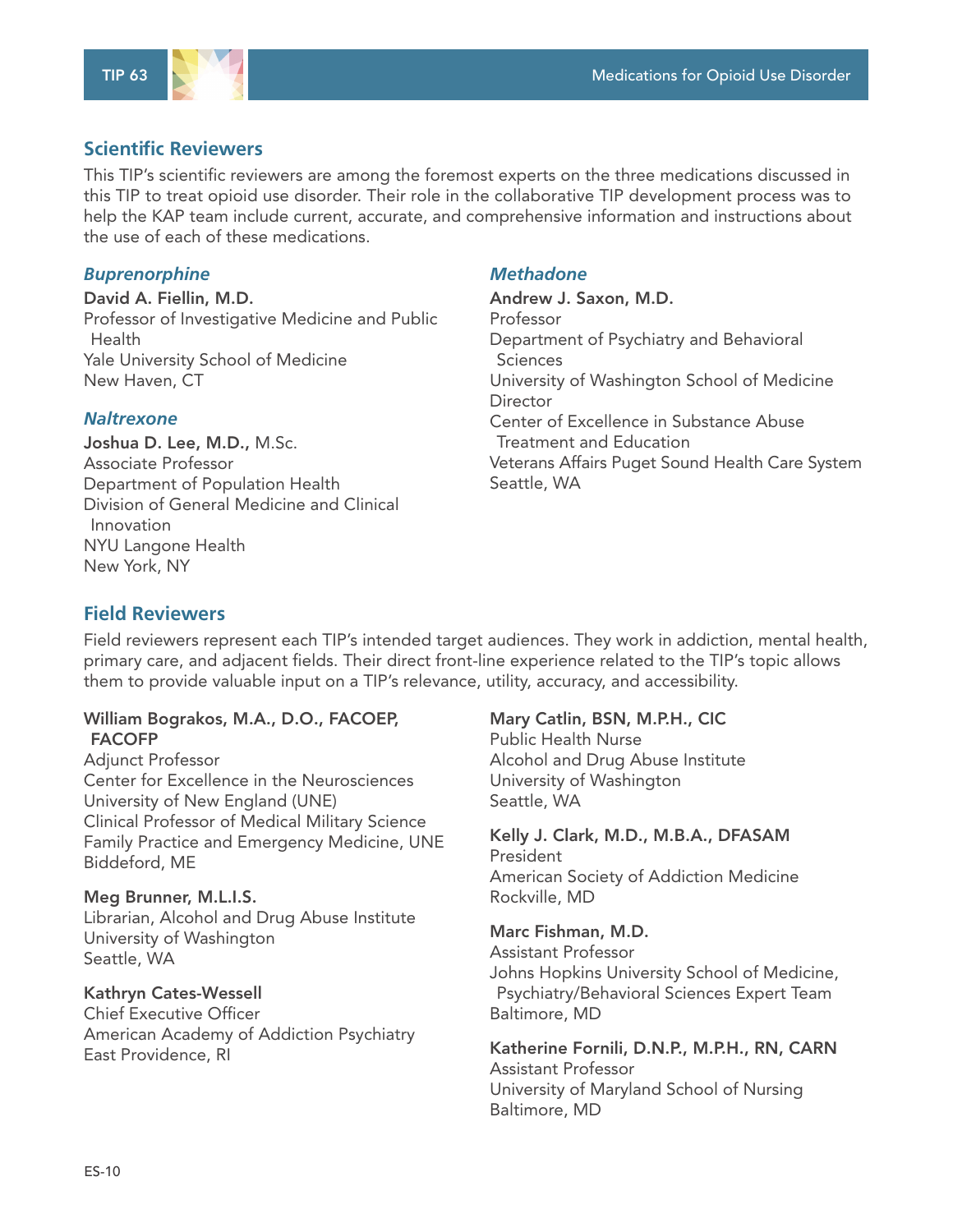

#### Adam Gordon, M.D., M.P.H., FACP, FASAM, **CMRO**

Associate Professor of Medicine and Advisory Dean University of Pittsburgh School of Medicine Pittsburgh, PA

#### Ellie Grossman, M.D.

Instructor in Medicine Cambridge Health Alliance Somerville Hospital Primary Care Somerville, MA

#### Kyle Kampman, M.D.

Professor, Department of Psychiatry Perelman School of Medicine University of Pennsylvania Center for Studies of Addiction Philadelphia, PA

#### Janice Kauffman, M.P.H., RN, CAS, CADC-1

Vice President of Addiction Treatment Services, North Charles Foundation, Inc. Director of Addictions Consultation, Department of Psychiatry, Cambridge Health Alliance Assistant Professor of Psychiatry, Harvard Medical School, the Cambridge Hospital Cambridge, MA

#### Jason Kletter, Ph.D.

President, Bay Area Addiction Research and **Treatment** President, California Opioid Maintenance Providers San Francisco, CA

#### William J. Lorman, J.D., Ph.D., MSN, PMHNP-BC, CARN-AP

Vice President and Chief Clinical Officer Livengrin Foundation, Inc. Bensalem, PA

#### Megan Marx-Varela, M.P.A.

Associate Director The Joint Commission—Behavioral Health Care Accreditation Oakbrook Terrace, IL

#### Alison Newman, M.P.H.

Continuing Education Specialist Alcohol and Drug Abuse Institute University of Washington Seattle, WA

#### David O'Gurek, M.D., FAAFP

Assistant Professor Family and Community Medicine, Lewis Katz School of Medicine Temple University Philadelphia, PA

#### Yngvild Olsen, M.D., M.P.H, FASAM Medical Director Institutes for Behavior Resources, Inc./Recovery Enhanced by Access to Comprehensive Healthcare (REACH) Health Services

Shawn A. Ryan, M.D., M.B.A., ABEM, FASAM President & Chief Medical Officer BrightView Cincinnati, OH

#### Paul Stasiewicz, Ph.D.

Baltimore, MD

Senior Research Scientist Research Institute on Addictions State University of New York-Buffalo Buffalo, NY

#### Kenneth Stoller, M.D.

**Director** Broadway Center for Addiction at the Johns Hopkins Hospital Assistant Professor of Psychiatry and Behavioral Sciences Johns Hopkins University Baltimore, MD

## Mishka Terplan, M.D., M.P.H., FACOG Professor

Department of Obstetrics and Gynecology, Division of General Obstetrics and Gynecology Virginia Commonwealth University Richmond, VA

#### Christopher Welsh, M.D.

Associate Professor of Psychiatry University of Maryland Medical Center Baltimore, MD

#### George E. Woody, M.D.

Professor of Psychiatry Department of Psychiatry Center for Studies of Addiction University of Pennsylvania's Perelman School of Medicine Philadelphia, PA